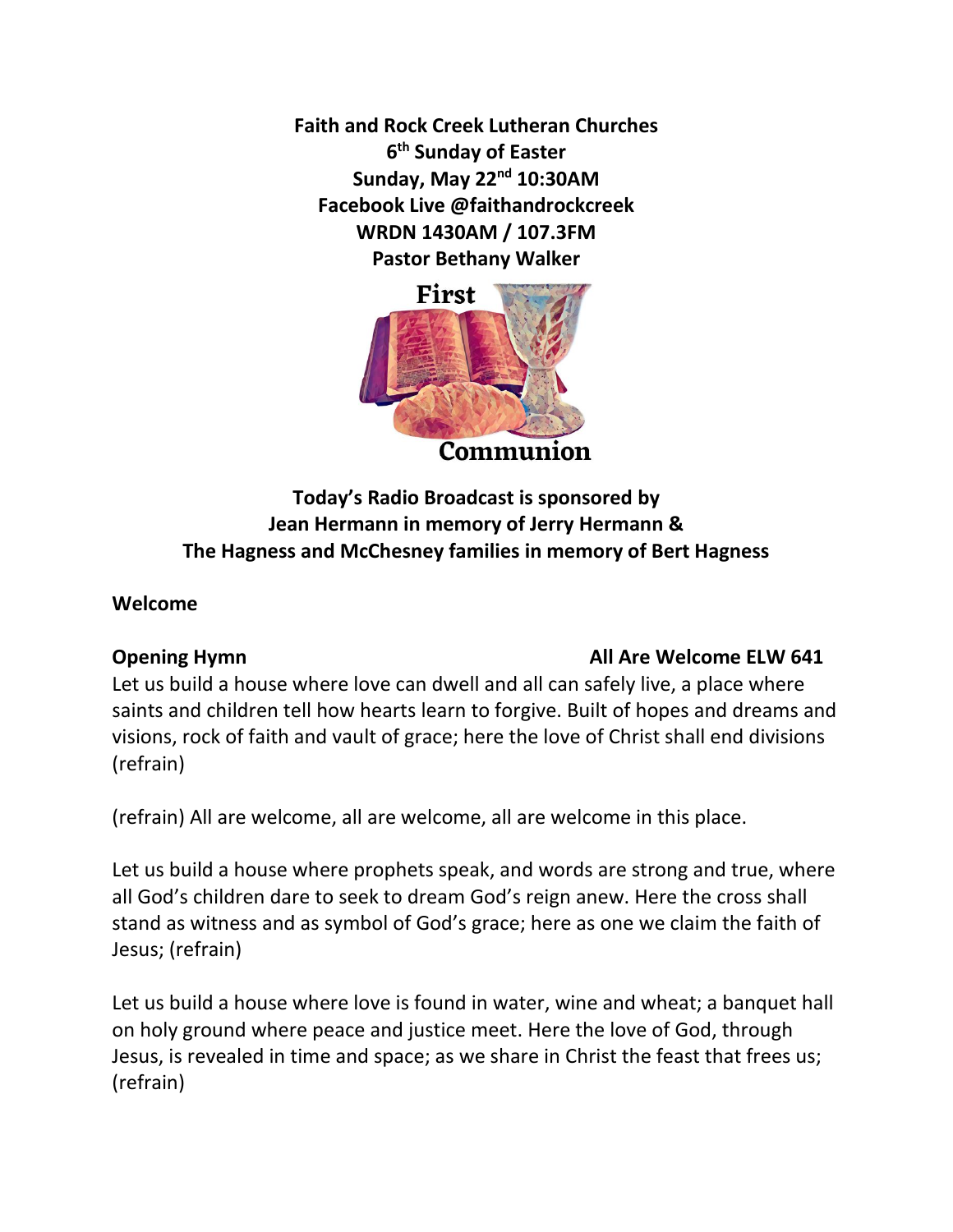Let us a house where hands will reach beyond the wood and stone to heal and strengthen, serve and teach, and live the Word they've known. Here the outcast and the stranger bear the image of God's face; let us bring an end to fear and danger; (refrain)

Let us build a house where all are named, their songs and visions heard and loved and treasured, taught and claimed as words within the Word. Built of tears and cries and laughter, prayers of faith and songs of grace, let this house proclaim from floor to rafter; (refrain)

#### **Greeting**

The grace of our risen Lord Jesus Christ, the love of God and the communion of the Holy Spirit be with you all. **And also with you.**  Alleluia! Christ is Risen! **Christ is Risen indeed! Alleluia!**

### **Prayer of the Day**

Bountiful God, **you gather your people into your realm, and you promise us food from your tree of life. Nourish us with your word, that empowered by your Spirit we may love one another and the world you have made, through Jesus Christ, our Savior and Lord, who lives and reigns with you and the Holy Spirit, one God, now and forever. Amen.**

### **Children's Message**

### **First Reading Acts 16:9-15**

 $9$ During the night Paul had a vision: there stood a man of Macedonia pleading with him and saying, "Come over to Macedonia and help us." <sup>10</sup>When he had seen the vision, we immediately tried to cross over to Macedonia, being convinced that God had called us to proclaim the good news to them.  $11$ We set sail from Troas and took a straight course to Samothrace, the following day to Neapolis,  $^{12}$ and from there to Philippi, which is a leading city of the district of Macedonia and a Roman colony. We remained in this city for some days.  $13$ On the sabbath day we went outside the gate by the river, where we supposed there was a place of prayer; and we sat down and spoke to the women who had gathered there.  $^{14}$ A certain woman named Lydia, a worshiper of God, was listening to us; she was from the city of Thyatira and a dealer in purple cloth. The Lord opened her heart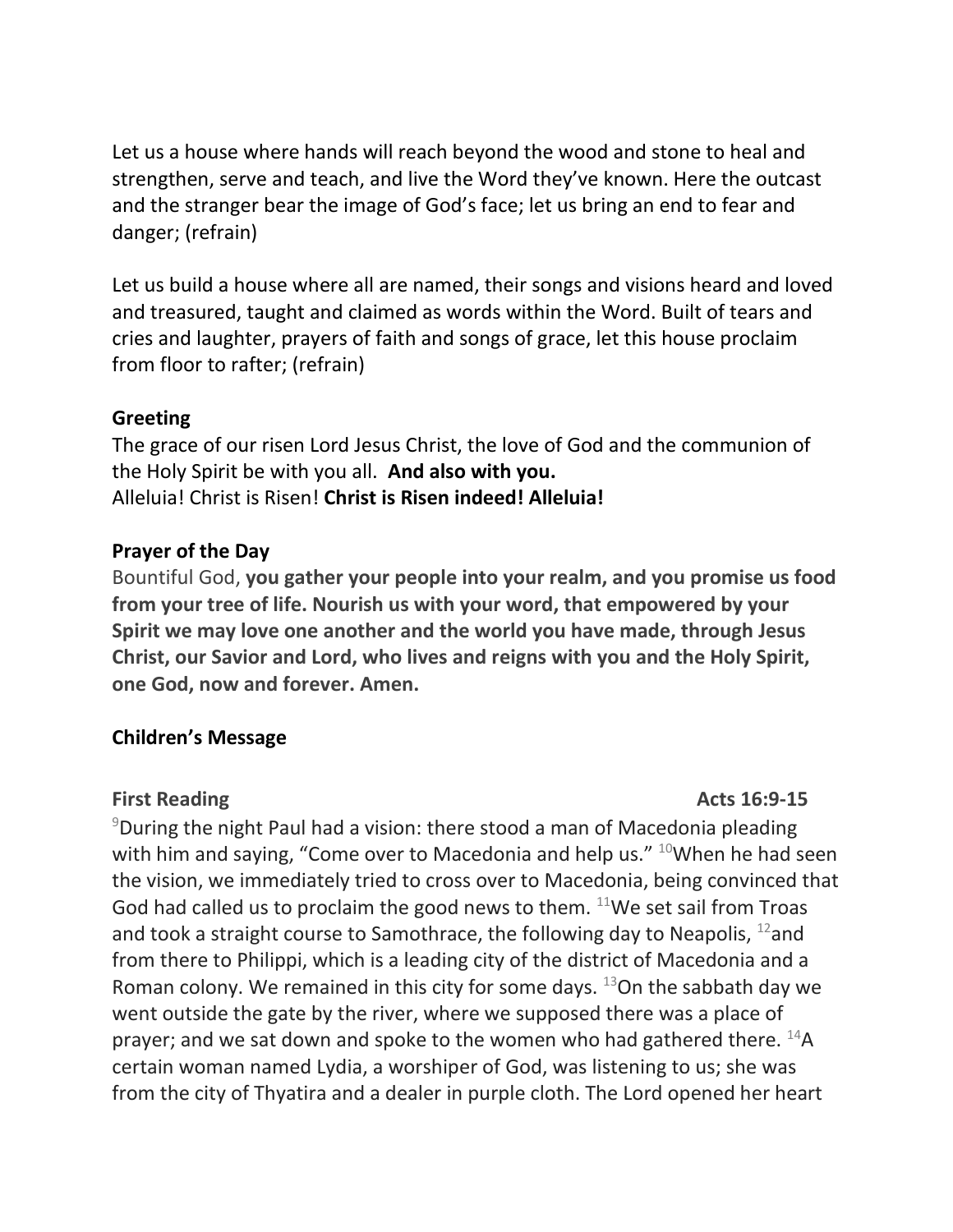to listen eagerly to what was said by Paul.  $15$ When she and her household were baptized, she urged us, saying, "If you have judged me to be faithful to the Lord, come and stay at my home." And she prevailed upon us. The word of the Lord. **Thanks be to God!**

# **Psalm Psalm 67**

<sup>1</sup>May God be merciful to us and bless us; may the light of God's face shine upon us. <sup>2</sup> **Let your way be known upon earth, your saving health among all nations.**  $3$ Let the peoples praise you, O God; let all the peoples praise you.

4 **Let the nations be glad and sing for joy, for you judge the peoples with equity and guide all the nations on earth.**

<sup>5</sup>Let the peoples praise you, O God; let all the peoples praise you.

<sup>6</sup>**The earth has brought forth its increase; God, our own God, has blessed us.**  $7$ May God give us blessing, and may all the ends of the earth stand in awe.

### Second Reading **Revelation 21:10, 22--22:5**

 $10$ And in the spirit one of the angels carried me away to a great, high mountain and showed me the holy city Jerusalem coming down out of heaven from God.  $22$ I saw no temple in the city, for its temple is the Lord God the Almighty and the Lamb. <sup>23</sup> And the city has no need of sun or moon to shine on it, for the glory of God is its light, and its lamp is the Lamb.  $^{24}$ The nations will walk by its light, and the kings of the earth will bring their glory into it.  $^{25}$  Its gates will never be shut by day—and there will be no night there.  $^{26}$ People will bring into it the glory and the honor of the nations.  $27$  But nothing unclean will enter it, nor anyone who practices abomination or falsehood, but only those who are written in the Lamb's book of life. 22:1Then the angel showed me the river of the water of life, bright as crystal, flowing from the throne of God and of the Lamb  $2$ through the middle of the street of the city. On either side of the river is the tree of life with its twelve kinds of fruit, producing its fruit each month; and the leaves of the tree are for the healing of the nations.  $3$ Nothing accursed will be found there anymore. But the throne of God and of the Lamb will be in it, and his servants will worship him; <sup>4</sup>they will see his face, and his name will be on their foreheads. <sup>5</sup>And there will be no more night; they need no light of lamp or sun, for the Lord God will be their light, and they will reign forever and ever.

The word of the Lord. **Thanks be to God!**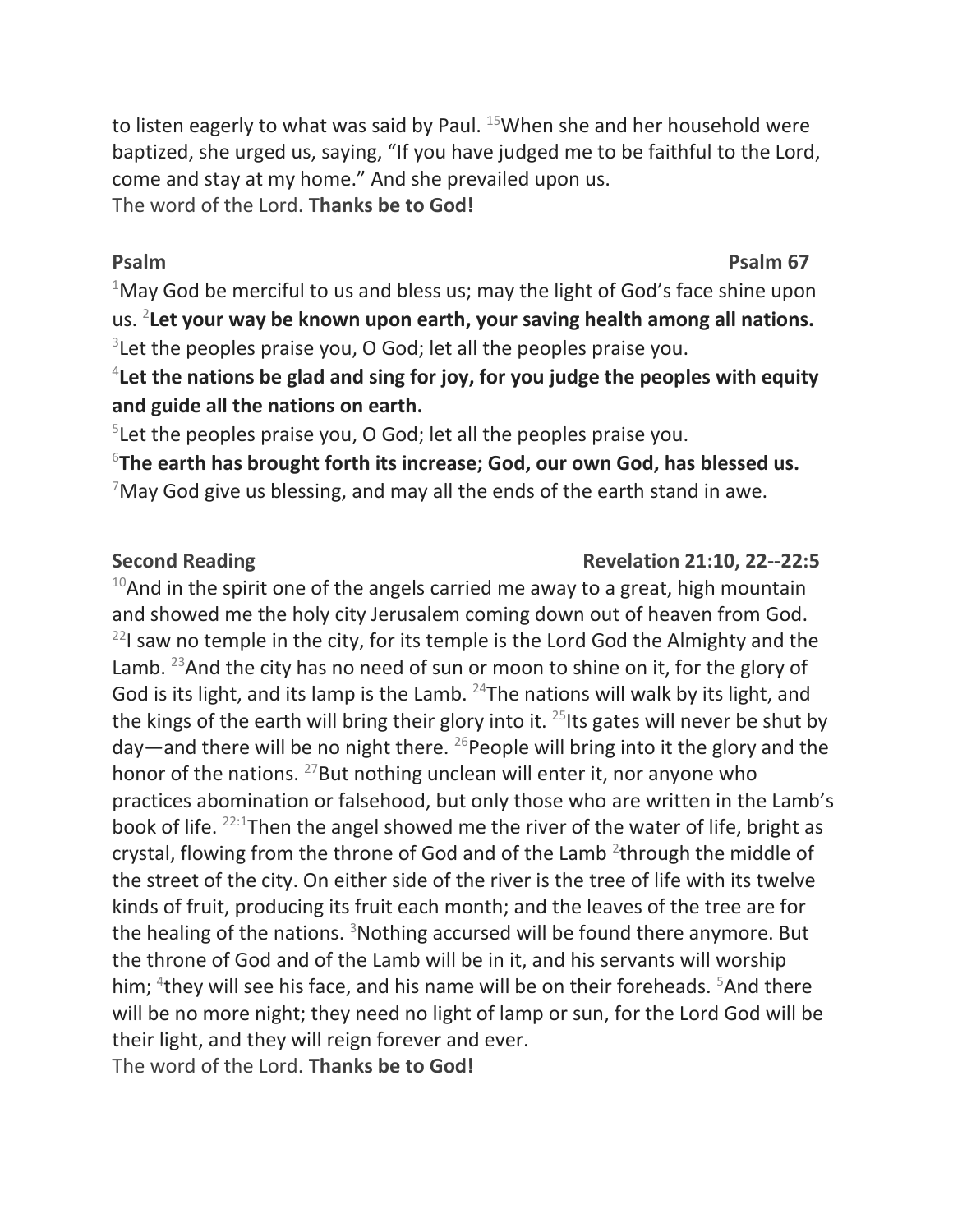## **Gospel Acclamation**

Alleluia, Alleluia give thanks to the risen Lord; alleluia, alleluia, give praise to his name.

## **Gospel John 14:23-29**

 $23$  Jesus answered Judas (not Iscariot), "Those who love me will keep my word, and my Father will love them, and we will come to them and make our home with them. <sup>24</sup>Whoever does not love me does not keep my words; and the word that you hear is not mine, but is from the Father who sent me. <sup>25</sup> "I have said these things to you while I am still with you.  $^{26}$ But the Advocate, the Holy Spirit, whom the Father will send in my name, will teach you everything, and remind you of all that I have said to you. <sup>27</sup> Peace I leave with you; my peace I give to you. I do not give to you as the world gives. Do not let your hearts be troubled, and do not let them be afraid. <sup>28</sup>You heard me say to you, 'I am going away, and I am coming to you.' If you loved me, you would rejoice that I am going to the Father, because the Father is greater than I.  $^{29}$ And now I have told you this before it occurs, so that when it does occur, you may believe."

## **Sermon**

# Hymn of the Day **Spirit, Spirit of Gentleness WOV 684**

(refrain) Spirit, Spirit of gentleness, blow through the wilderness calling and free. Spirit, Spirit of restlessness, stir me from placidness, wind, wind on the sea.

You moved on the waters, you called to the deep, then you coaxed up the mountains from the valleys of sleep; and over the eons you called to each thing; Awake from your slumbers and rise on your wings. (refrain)

You swept through the desert, you stung with the sand and you goaded your people with a law and a land; and when they were blinded with idols and lies; Then you spoke through your prophets to open their eyes. (refrain)

You sang in a stable, you cried from a hill, then you whispered in silence when the whole world was still; and down in the city you called once again, when you blew through your people on the rush of the wind. (refrain)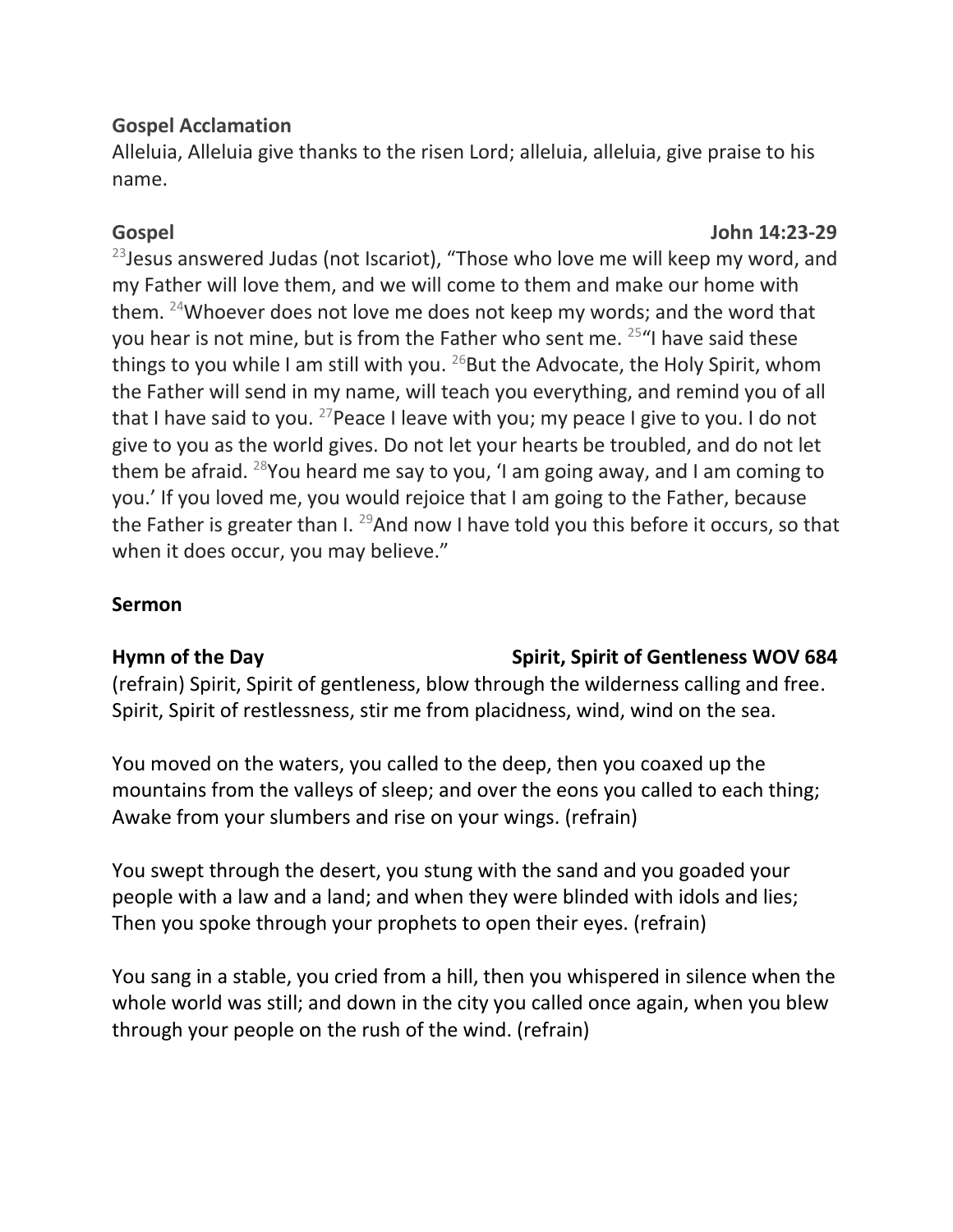You call from tomorrow, your break ancient schemes. From the bondage of sorrow all the captives dream dreams; our women see visions, our men clear their eyes. With bold new decisions your people arise. (refrain)

**Peace**

**Offering** 

**Doxology**

# **Offering Prayer**

Merciful God, **our ordinary gifts seem small for such a celebration, but you make of them an abundance, just as you do with our lives. Use them for your glory and strengthen us in the risen Christ. Amen.**

## **First Communion Celebration**

### **Words of Institution**

On the night…remembering, therefore, his death, resurrection, and ascension, we await his coming in glory. Pour out upon us the Spirit of your love, O Lord, and unite the wills of all who share this heavenly food, the body and blood of Jesus Christ, our Lord; to whom, with you and the Holy Spirit, be all honor and glory, now and forever. **Amen.**

### **The Lord's Prayer**

### **Communion Distribution**

### **Post Communion Prayer**

We give you thanks, generous God, **for in this bread and cup we have tasted the new heaven and earth where hunger and thirst are no more. Send us from this table as witnesses to the resurrection, that through our lives, all may know life in Jesus' name.** Amen.

### **Benediction**

God, the Author of life, Christ, the living Cornerstone, and the life-giving Spirit of adoption, ☩ bless you now and forever. **Amen.**